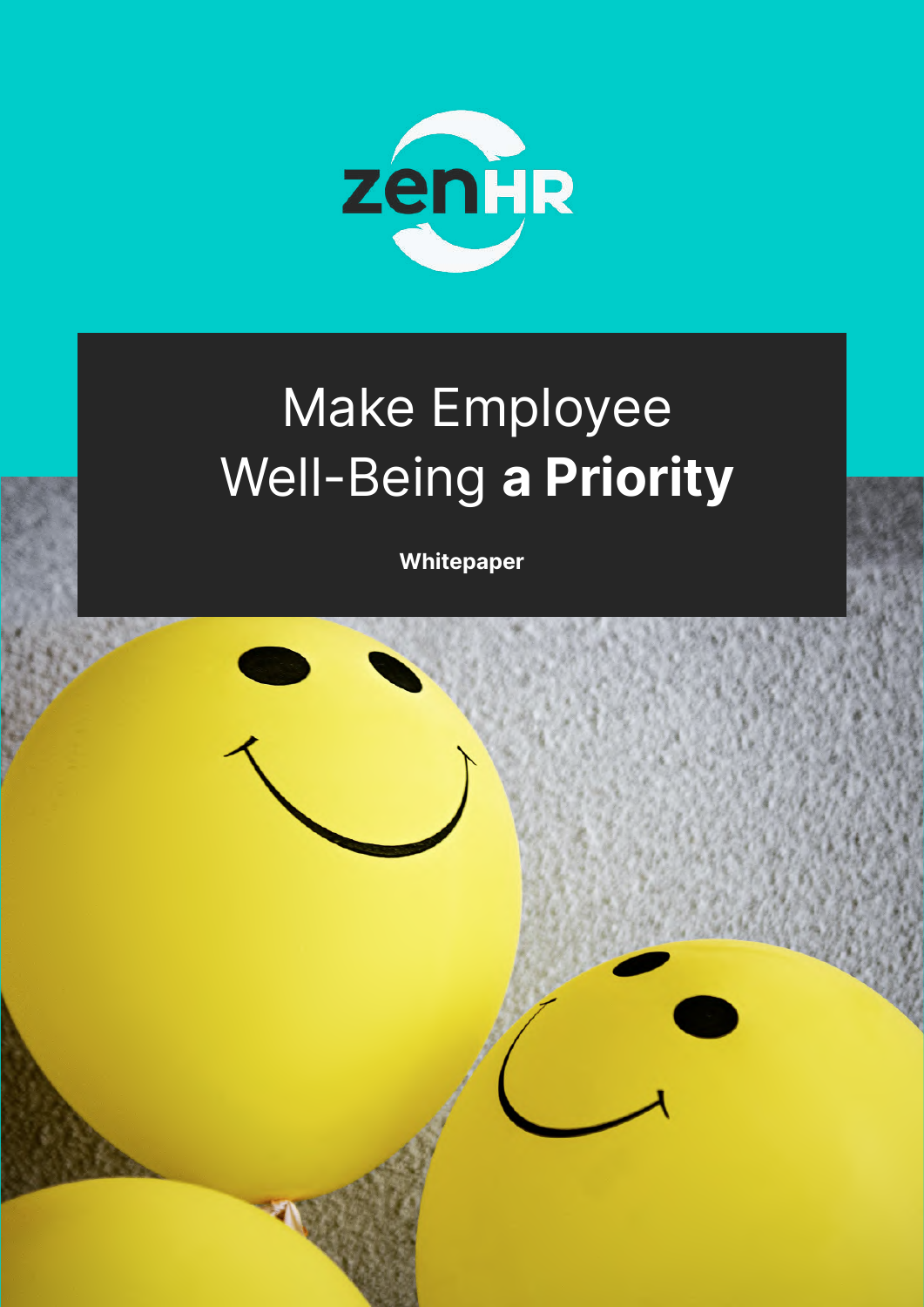Employees are the most valuable asset for businesses. The success of any organization is directly related to the health and well-being of its people. Taking the time to prioritize employee vitality helps foster a productive work environment and gives your company a competitive advantage, and helps position you as an employer of choice in today's competitive job market.

To help you track and measure your employees' physical, mental, and emotional wellbeing, you can leverage Key Performance Indicators (KPI's), as they are an effective means of measurement and a valuable tool for highlighting any potential areas for improvement. Key Performance Indicators can be used to help promote work satisfaction and well-being.

### The Importance of Employee Well-Being

The amount of time your employees spend in the workplace makes up a significant portion of their lives. So it's no mystery why employees who feel appreciated at work also feel better in other areas of their lives. There's a clear connection between a positive work environment and happy workers.

Employees who are healthy emotionally and physically are much better equipped to deal with customer demands, daily deadlines, and the stress of the work environment that may pile on. Prioritizing the well-being of your employees creates a positive workplace culture that reinforces employee satisfaction.

### Measuring Well-Being

It is essential to not only prioritize your employee's well-being but to track it over time as well. To be able to accurately track employee wellness, specific measures should be taken, which are essential to your organization's health, growth, and overall well-being.

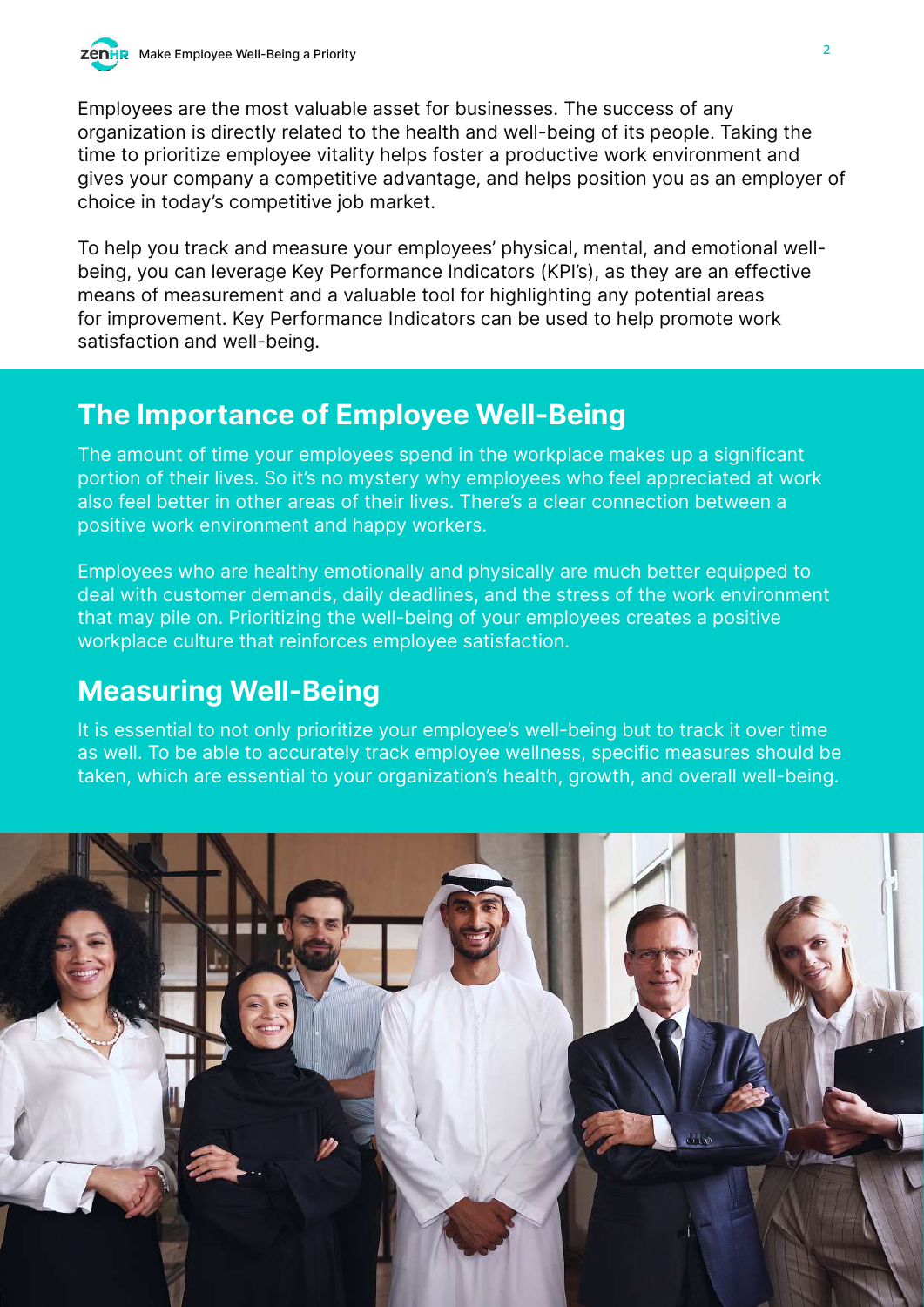

### Some of the key areas of focus are:



Employee satisfaction

How happy employees are with their current positions in the company.



#### Employee retention

How likely it is that employees will remain within the company for an extended period of time.



#### Employee motivation

How driven employees are to succeed and how personally invested they are in the overall success of the company.



#### Employee engagement

How enthusiastic employees are about their work, how dedicated they are to the company, and how much effort they are willing to put into their work.

#### Management satisfaction How satisfied employees are with the management style.



#### Work environment How happy employees are with their work environment.

All of these factors should be tracked, monitored, and re-evaluated based on employee responses. When your employees rate your company highly in each one of these areas, your company has the best chance of running smoothly and efficiently. When an employee is satisfied and feels happy at work, they will be more inclined to stay with their employer.

# **The Best Ways to Measure Employee Well-Being**

### 1. Employee Satisfaction



Employee satisfaction indicates how happy your employees are with their position in the company, the corporate culture, and their relationships with others. Using Employee Net Promoter Scores (eNPS) and Employee Satisfaction Surveys can help you calculate employee satisfaction more accurately.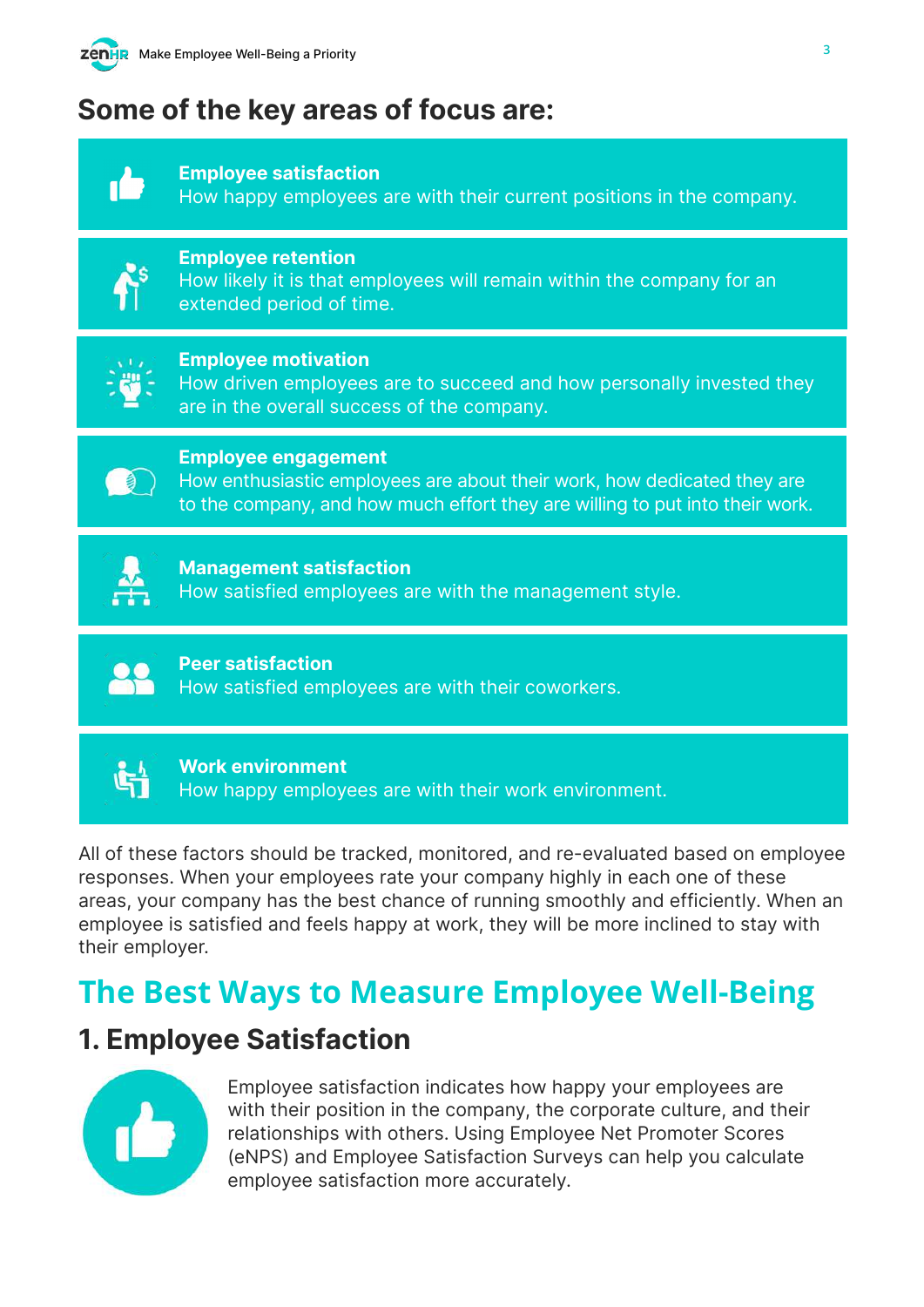An eNPS will provide you with detailed reports on employee satisfaction and ways to improve your workplace culture. The eNPS allows employers to measure not only employee satisfaction but their loyalty to the company as well.

All you have to do is ask your employees one simple question: "On a scale of zero to ten, how likely are you to recommend this company as a place to work?" Once this question is answered, you can categorize your employees into 3 categories: Promoters, Passives, and Detractors.

> **Promoters:** The employees that answered an average of 9-10. Promoters, also known as ambassadors, are the most loyal employees to you and are likely to be highly engaged at work and satisfied in their role. These employees are also expected to promote the business through positive word of mouth.

Passives: The employees that answered an average of 7-8. Passives are your neutral employees. They may be happy enough with their current role and you as an employer, but they're more likely to be receptive to offers from other companies.

Detractors: The employees that answered an average of 0-6. Detractors are your unhappy employees. Unlike promoters, they are more likely to be unsatisfied with you, their employer, or their role. They will probably not promote the business positively and might spread negative word of mouth.

Your eNPS can be calculated by subtracting the percentage of detractors from the percentage of promoters, while passives do not affect your score. These scores should be monitored over time, and these questions should be asked regularly to see improvements or setbacks over time.

# 2. Employee Retention



Employee retention is how likely your employees are willing to continue working in your company. The connection between employee wellness and retention can't be ignored. Not prioritizing your employees' well-being will negatively affect retention and cost your company money and precious time.

One way to improve employee wellness and thus retention is to promote effective communication. There are many different ways to effectively communicate with employees to help increase retention, some of which may include:

#### • Communicate Development Opportunities



Make your employees aware that you are invested in their careers. When employees feel that you believe in them and are invested in their professional development, they are more likely to stay. Offering training sessions, workshops, and even carving time out of your week to help them learn and develop can make an impact.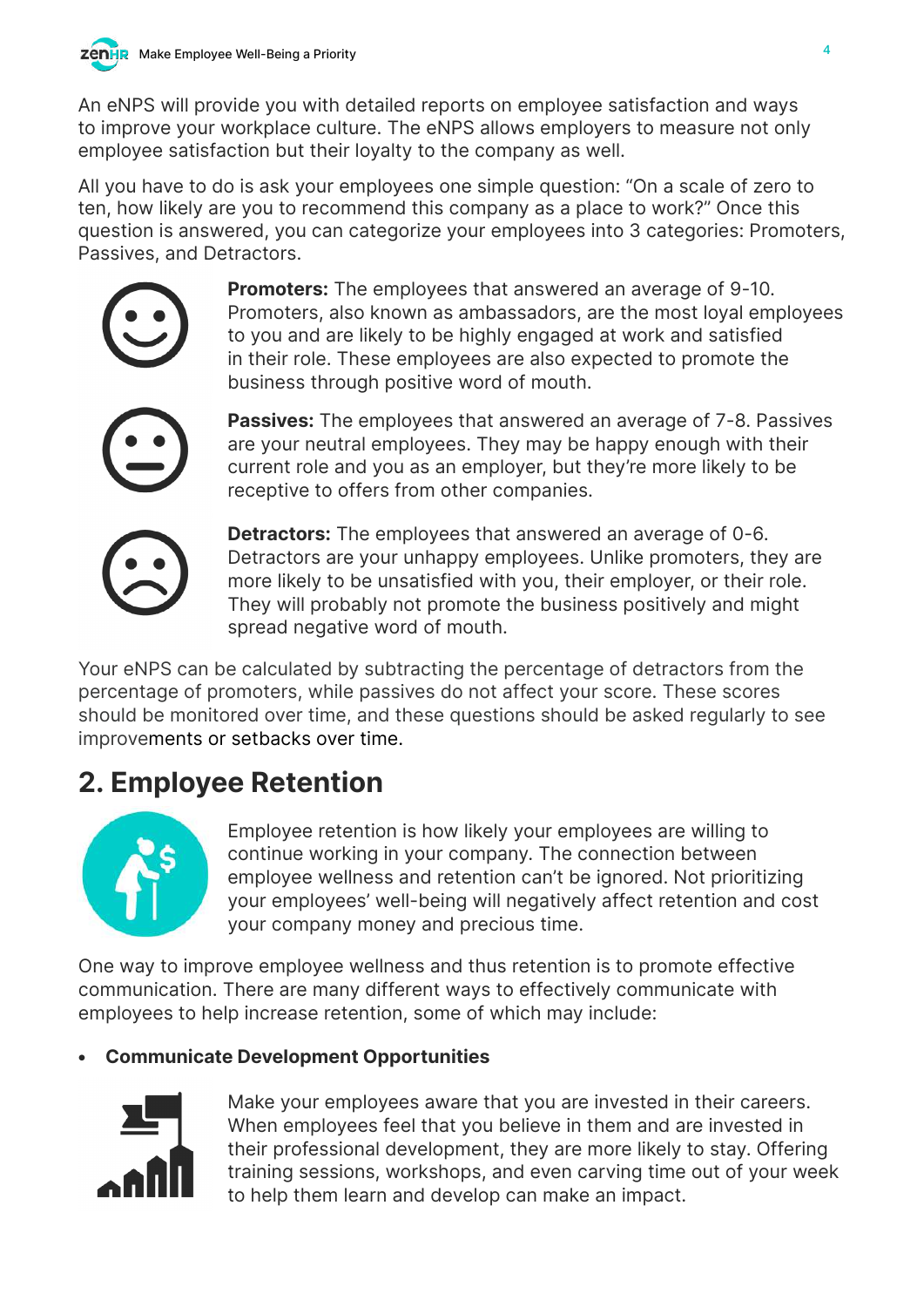

#### **Provide Platforms to Connect**



Providing your employees with the tools to connect is essential. If employees aren›t connected to their colleagues, they may feel isolated, leading to employees leaving. Providing platforms where employees can communicate with each other and between departments will promote cohesion and improve collaboration within your business.

#### • Hold Weekly Meetings



Make your employees active participants in the company and include them when making decisions, policies, and procedures. Hold regular meetings where your employees can brainstorm with you and suggest what can be done to improve the workplace. Giving your employees a voice and making sure it's heard makes them more loyal and attached to your company.

### 3. Employee Motivation



Employee motivation is how much drive your employees have to aim higher and succeed within the company and how motivated they are to see the company grow and achieve new milestones. Motivated employees are critical to your company's success, and promoting employee wellness will lead to a happier and more ambitious workforce.

Motivation is essential, but it's also vital to identify a lack of it as well. You have to recognize where there's low motivation and take steps to fix it.

#### Signs of Low Motivation:



- Decrease in productivity
- Tardiness or absenteeism
- Personality or behavior changes
- Changes in quality of work
- **High turnover**

#### How to improve motivation:

- Make your employees feel appreciated and let them know that their efforts do not go unnoticed by giving constant feedback.
- Connect with your employees and treat them as individuals. The more invested you are in them, the more motivated they will be to invest in your company.
- Radiate positive energy throughout the office, leading to employees feeding off that positive energy making them more enthusiastic.
- Make productivity fun with gamification, a software that applies game mechanics to non-game contexts to boost engagement.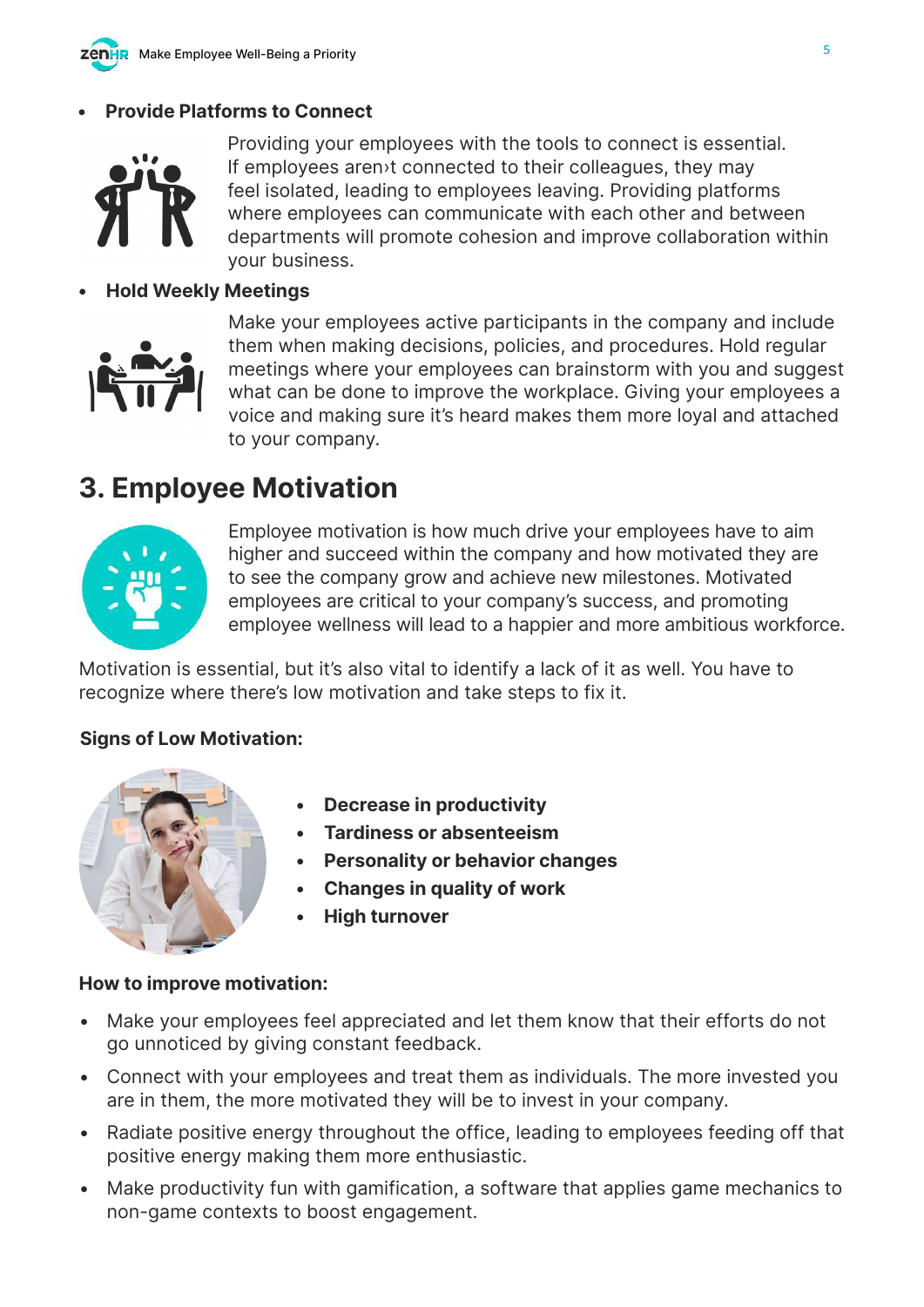# 4. Employee Engagement



Employee engagement is how passionate employees feel about their jobs, how committed they are to the organization, and the amount of effort they put into their work. Engaging employees goes beyond activities, games, and events as it drives your employees performance on the job.

Engaged employees are inspired to work together to achieve a shared objective that aligns with the company›s mission. Organizations with an engaged workforce outperform their competition as engagment is a key differentiator when it comes to growth and innovation.

You can measure employee engagement and better understand the needs of your organization by adimistering short employee engagement surveys. These surveys should also include open ended questions that allow employees to elaborate in more detail, which will help you diagnose potential engagement problems in the company.



#### How to keep Employees Engaged:

- Get to know them on a personal level.
- Give them the resources they need to succeed.
- Keep them informed about the company›s progress.
- Allow them to grow and flourish.
- Support them and empower them to make decisions.
- Recognize and appreciate your team›s efforts.
- Encourage employees to work together as a team.
- Tolerate mistakes and view them as learning opportunities.

### 5. Management Satisfaction



Happy employees begin with effective management, and it's crucial that your employees are satisfied with the management style and choices of the company. Leadership style and management approach can immensely affect employee well-being along with engagement, retention, and more. You can ensure your employees are content with your management style in various ways.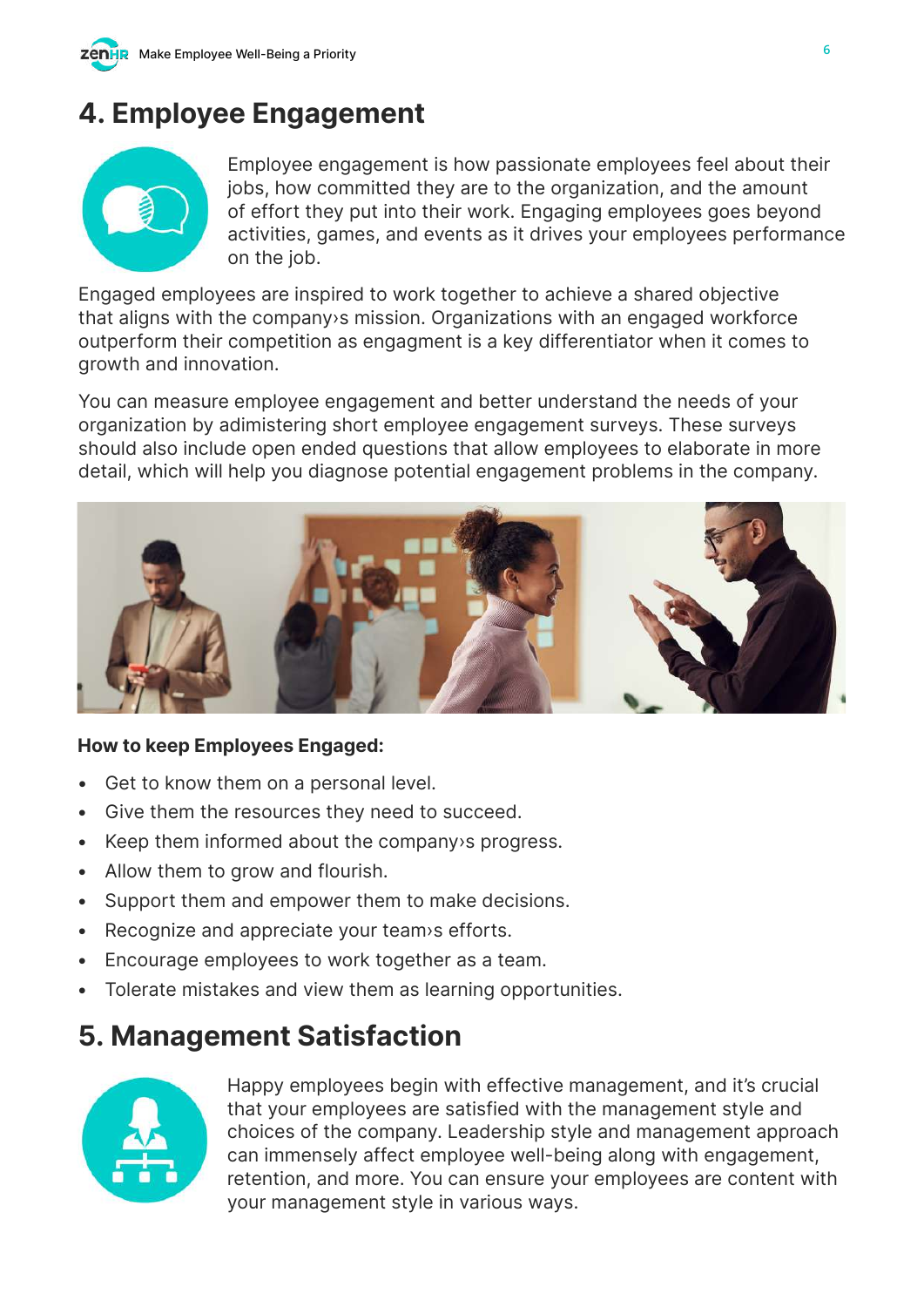

#### How to Enhance Management Style:

- Be self-aware of strengths and areas that need improvement.
- Pay attention to how employees respond to management style.
- Ask for feedback often.
- Stay up to date on what is happening in business management.
- Explore new methods and find new ways to be an effective communicator.

### 6. Peer Satisfaction



Peer Satisfaction refers to how satisfied your employees are with their coworkers regarding their character, work ethic, and overall performance. Peer satisfaction is necessary to create compatible teams which will contribute to a more collaborative workforce.

To build successful teams and enhance peer satisfaction, employees should be:

- **Cooperative**
- **Adaptable**
- **Transparent**
- **Decisive**
- **Fair**



Promoting these qualities in your team will help build healthy employee relationships and increase morale in your workforce.

### 7. Work Environment Satisfaction



This metric refers to how happy your employees are with their work environment. You can judge how successful your work environment is by the way your employees describe it.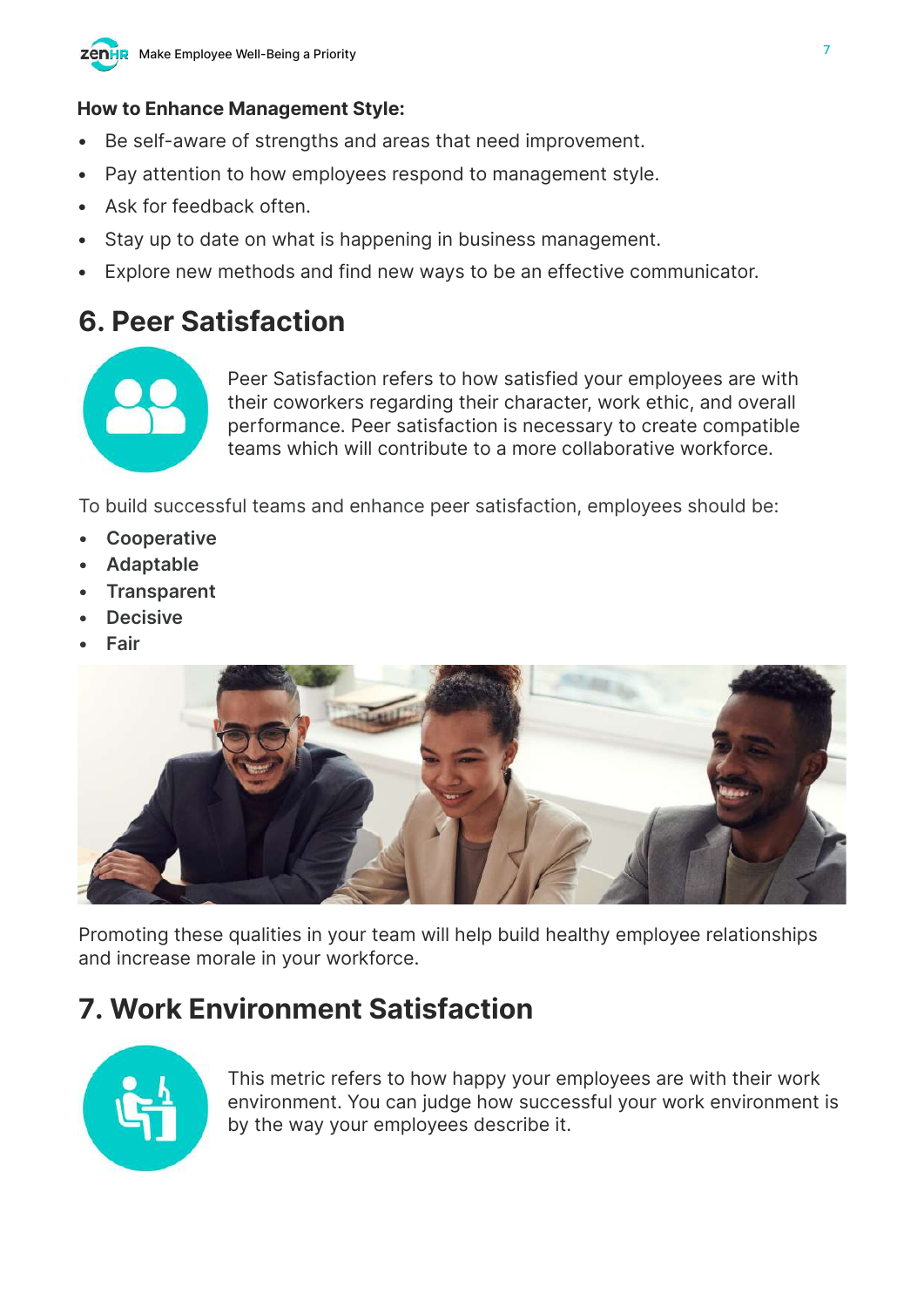

Would they describe it as a healthy work environment or a toxic one? A toxic work environment creates a hostile atmosphere, harms team morale, and is bad for you and your employees' health. However, a healthy work environment empowers employees and promotes wellness.

Creating a healthy work environment should be a priority, and the first step towards that is to identify the type of environment you'd like to foster. It's essential to do so and then make adjustments to achieve a positive work culture.

| Signs of a Toxic Work Environment             | Signs of a <b>Healthy</b> Work Environment |  |
|-----------------------------------------------|--------------------------------------------|--|
| High turnover                                 | High retention                             |  |
| Micromanagement                               | Rewards, incentives, and benefits          |  |
| Chronically stressed employees                | Productive atmosphere                      |  |
| Unfair and unequal policies                   | <b>Committed employees</b>                 |  |
| <b>Bullying</b>                               | Flexibility                                |  |
| Prevalent gossip, rumors, and office politics | <b>Employees feel empowered</b>            |  |